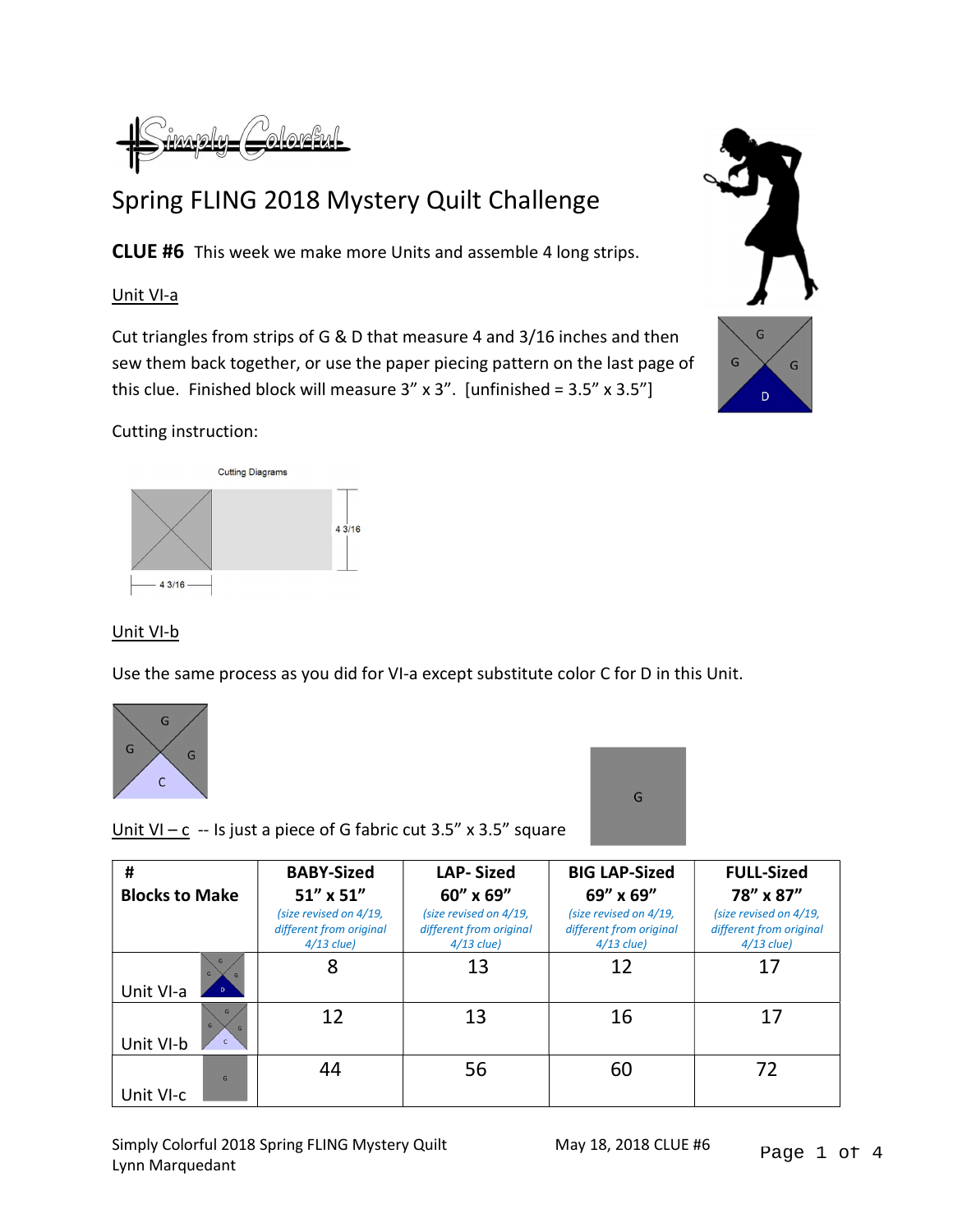Sew the VI Units into 4 rows. Look below for the size of quilt you are making and assemble strips accordingly. (Yes, the FULL-sized bottom 2 rows don't line up like all the others.)

BABY

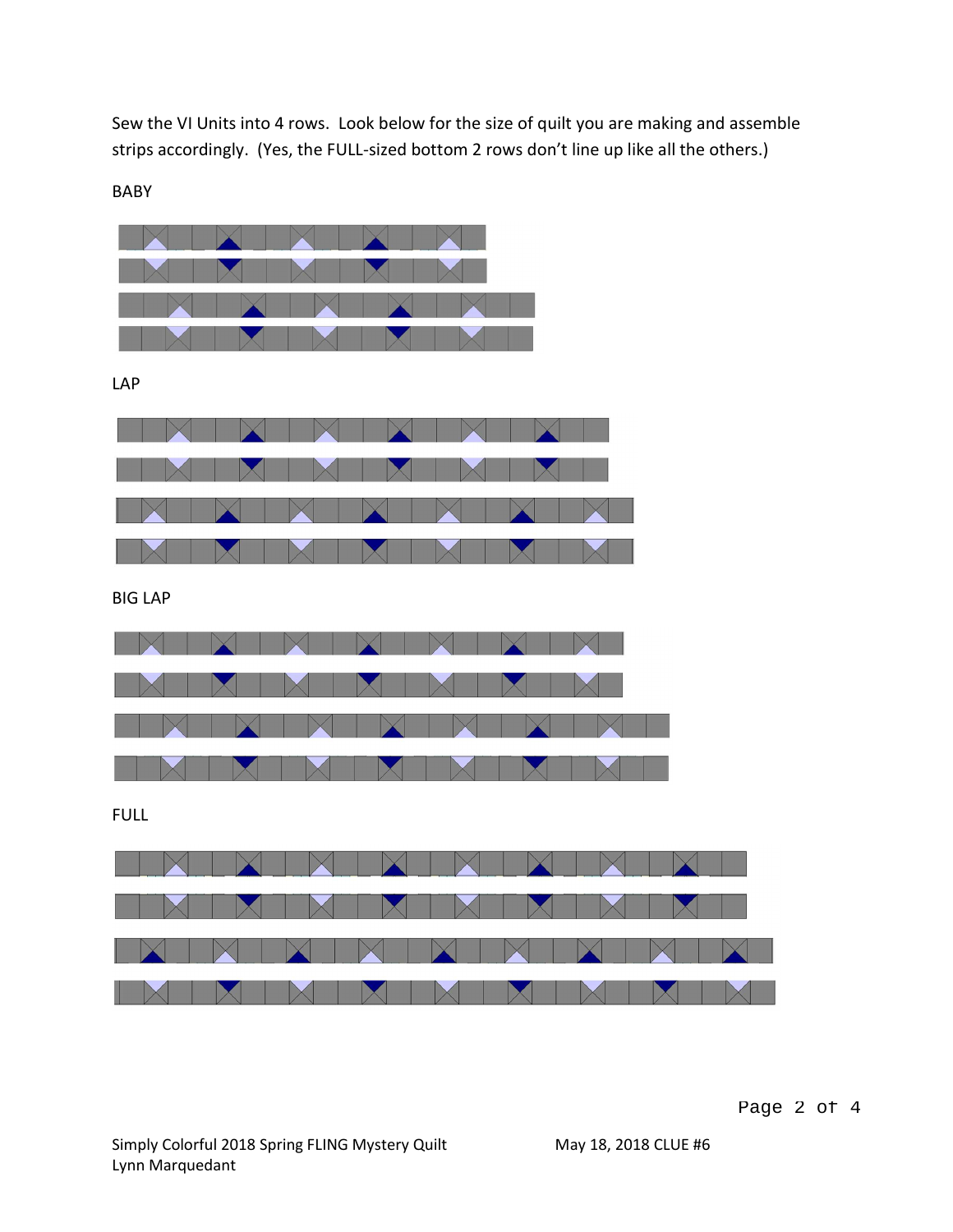The final clue [#7] will be published on May 25<sup>th</sup>, 2018 by 7AM EST on http://www.simplycolorful.com/18mqscrappyspringfling.html

APPENDIX: Clue Schedule

Clue 1 – April 13, 2018 (Revised on 4/19)

Clue 2 – April 20, 2018

Clue 3 – April 27, 2018

Clue  $4 - May 3, 2018$  (note: this isn't a Friday)

Clue 5 – May 11, 2018

Clue 6 – May 18, 2018

Clue 7 – May 25, 2018 (note: the reveal happens on Friday of Memorial Day Weekend!)



Don't forget to subscribe to www.youtube.com/simplycolorful1 for reminders when FiberCast goes LIVE.

Or support our effort through Patreon: www.patreon.com/simplycolorful (thank you in advance!)

Page 3 of 4